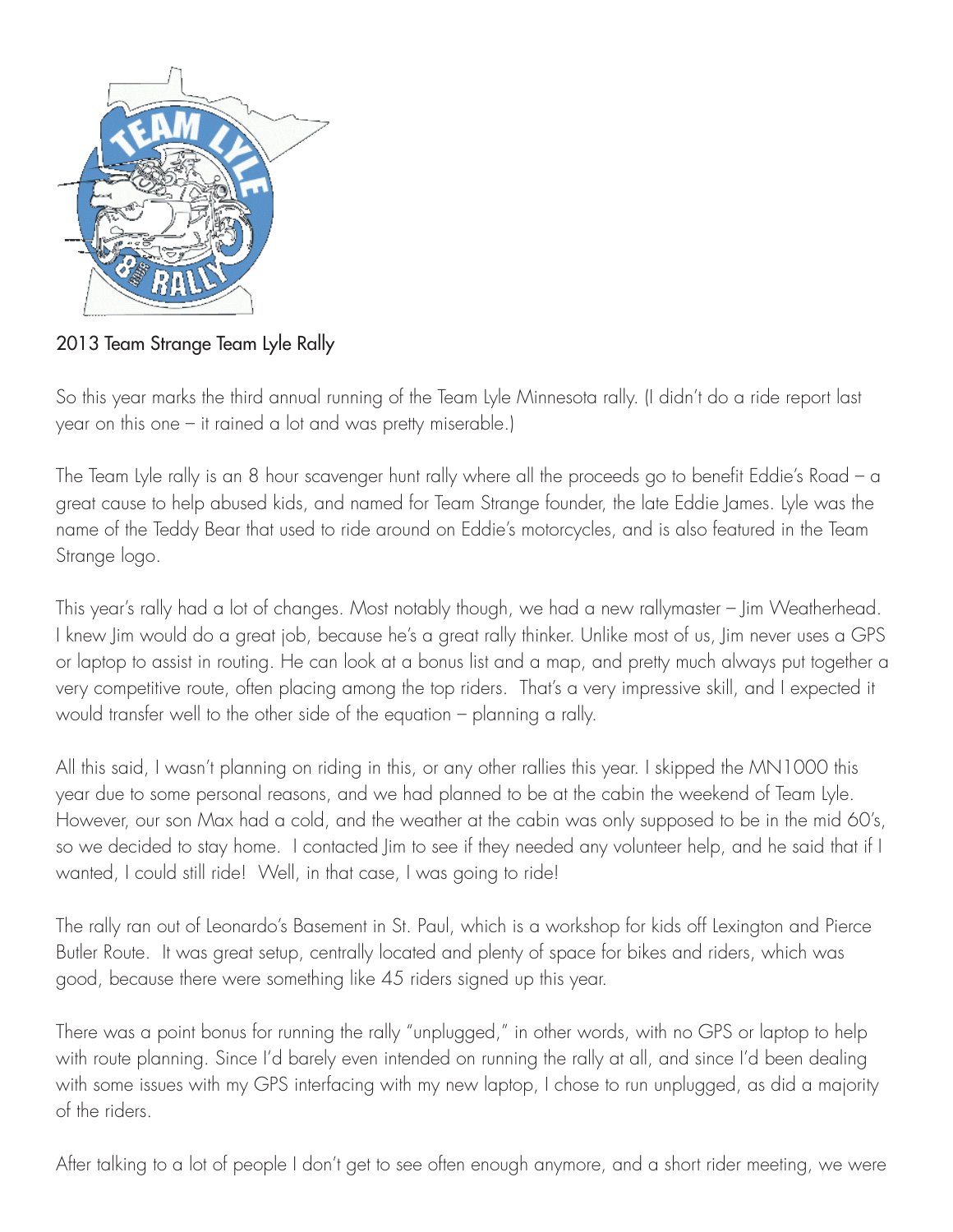free to plan. Jim had posted on the door a map of all the locations, but there was a lot more to it. There were all kinds of combo bonuses of different types and point values. It really was one of the better thought out bonus lists I've ever seen.

There were big points for some combo bonuses around the metro area and I thought the winning route would be something along those lines, along with a series of bonuses for visiting rally sponsors and buying an item. But of course I didn't choose that route.

I don't get out on two wheels as much as I'd like, what with having a son now and all, so given the chance to spend all day on the bike, I wanted to ride somewhere. I can tool around the metro area pretty much anytime. Jim had the bonuses split into regions – NE, NW, SE, SW and Metro. You didn't have to stay in one region – it was just for organizational purposes. I decided that I really wanted to ride in SE Minnesota/ SW Wisconsin. There are a lot of nice roads that way, and I don't get down there too often, so I plotted my route using only SE and Metro bonuses. Not using a laptop for routing, I planned what I knew would be a very aggressive ride for an 8 hour rally, but with lots of places to drop off if need be.

When the clock struck 9, I was one of the first bikes out of the lot. I guess since I knew where I wanted to go, there was no sense in screwing around planning any more. My day started at the State Capitol in St. Paul. The bonus was to answer four separate questions about four different statues or monuments on the Capitol Mall. It was just myself and another rider there, but it was a fairly easy bonus for a lot of points, especially because there's literally no traffic around the capitol at 9 am on a Saturday.

As I mentioned before, there were bonuses for making a purchase at some of the rally sponsors. The nearest one was Bob's Cycle Supply. I knew right where Bob's was, as it's across the street from my dad's old office, and I've purchased many things there as well. I ran in and bought a lanyard I didn't need. The teenage girl behind the counter said "just stopping in for a lanyard?" I explained it was a scavenger hunt and thank you very much and I was on my way.

So a big part of rallies is the luck of not encountering the unexpected. This makes things much smoother and saves time. Of course the unexpected stories are the most fun to talk about later. I had my first unexpected incident leaving Bob's. I headed east on highway 36 intending to go north of Stillwater and drop down to Bayport for my next stop. Problem was, 36 didn't exist that day. It was gone – completely torn out just east of 61. So I had to turn around and head back downtown to take 94 east. I probably should have done that anyway, but still, it was a waste of time, and on an 8 hour rally, time is very important.

I picked up the bonus in Bayport (a plaque), seeing Travis and Carissa Waite pull in as I was leaving, and headed east into Wisconsin. My next stop was Beldenville, WI, where there was a set of old Burma-Shave signs on a street by a repair shop. I missed the turn and got some strange looks from some people on the deck of a bar as I was double checking the bonus sheet. When I got to the bonus, I saw Rick Corwine pulling away on his FJR.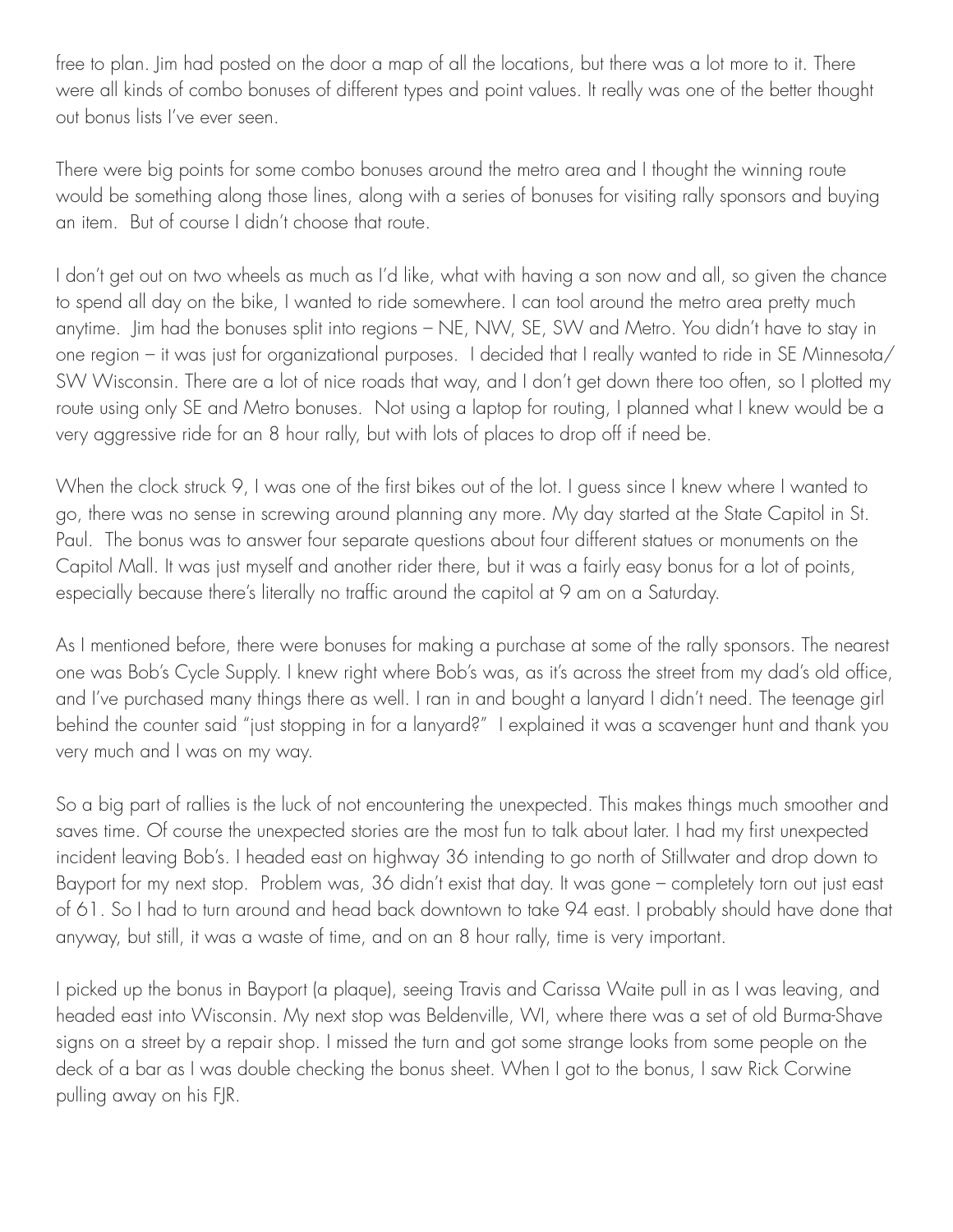The signs read, in order:

Car in Ditch. Man in Tree. The Moon was Full. So was he.

Burma-Shave.

I laughed out loud, and headed back to the main highway.

My next stop was Pepin, WI, and the birthplace of Laura Ingalls Wilder. Sites related to Laura have been a mainstay on Team Strange rallies since the beginning, as Eddie James was a big fan of her books, but I'd never been to this particular site. As I said before however, the unexpected things tend to throw a wrench into things.

I was riding down the Wisconsin side of Mississippi River – a great ride, but I ran into two big time wasters. In Maiden Rock, there was major road construction and the road was one lane. There was a lot of weekend traffic and I probably sat for 15 minutes waiting as traffic alternated in each direction with a temporary stoplight. Ugh. Nothing like sitting in the summer heat on an air-cooled motorcycle not moving.

Shortly thereafter, I got to Stockholm, WI where there was some huge art fair that day. Another bout of sitting and barely moving while police were directing traffic for art fair patrons who had parked literally a mile or more in each direction of the town. More Ugh.

Finally I made it to Pepin and rode north out of town to the monument on a great twisty road. I was the only one there, but on the way out, I was stuck behind a couple on Harleys going really slow, and with a guy in a Mustang GT riding my ass behind me – as if it was me holding things up. Finally I was able to pass and get back out to the main road.

I headed back south to my next bonus, with plans to stop for gas in Alma, when I passed two motorcycles coming the other way. I'd seen lots of bikes that day – mostly cruisers and some large group rides, but in this case, it was a VFR and and ST1300 who waved to me. I knew them! It was my old rally and trip roommate Paul Sundet and his wife Michelle out for a weekend trip. I sent him an email when I got home, and sure enough, he recognized me as well. What are the odds of that?

I got gas and something to eat quickly in Alma, and headed to my most important bonus, a monument in Arcadia, WI. The reason this was the most important bonus, is that it could be claimed twice. In an interesting twist, there were four bonuses (11, 22, 33, and 44) that could be claimed twice, if you were paying attention. Arcadia was number 33, so I had to get that one.

In addition, there was a bonus for visiting a museum or historical society and getting a receipt that proved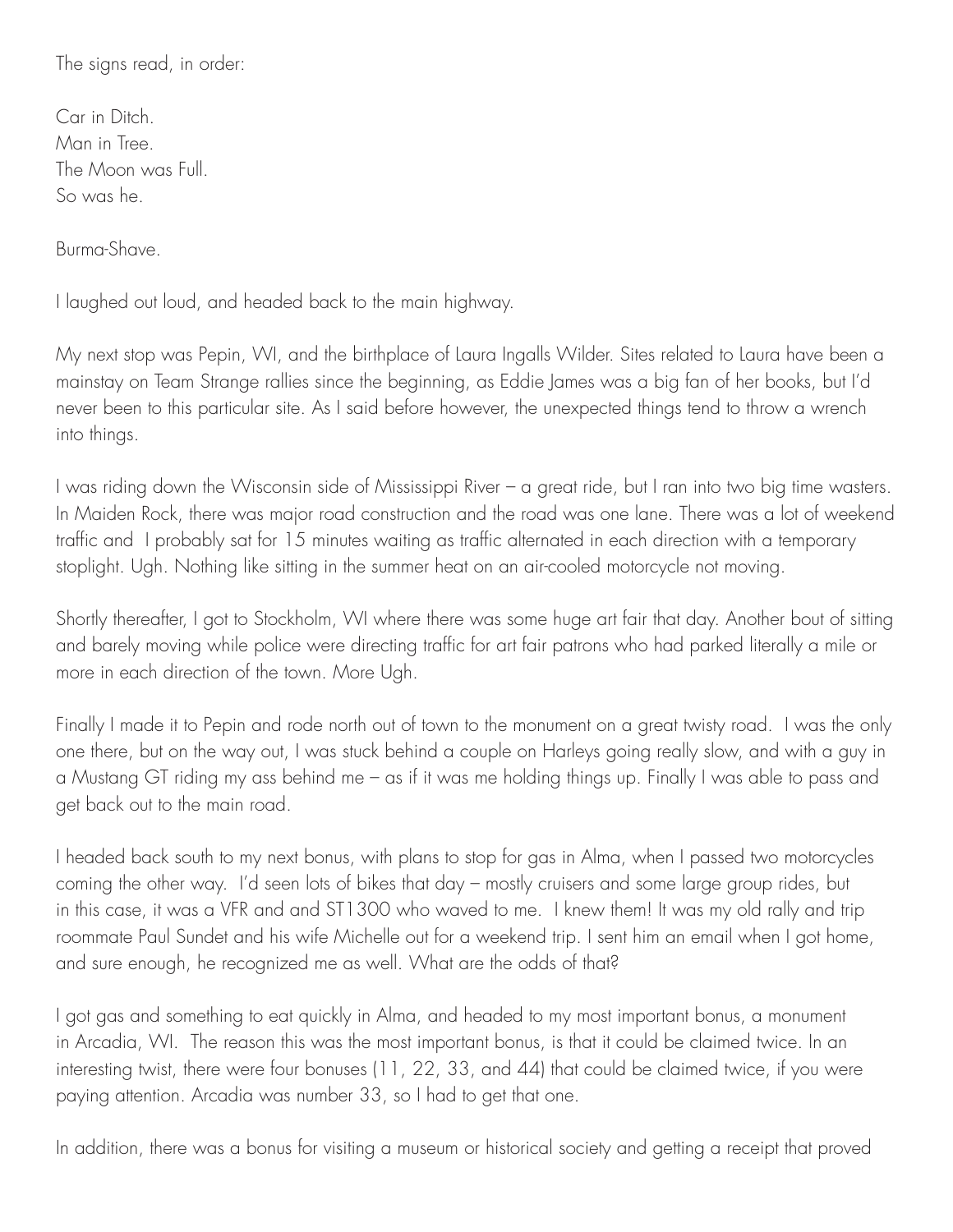it – this could be done anywhere. (there was also one for an antique store that I didn't get but should have.) As I made the turn to Arcadia, there were a ton of signs that said ELMER'S TOY AND CAR MUSEUM. I figured I should check this out.

I turned off the main road to go to ELMER'S and talk about a weird place. I pulled in and the guy came up and started going on and on about the place. Apparently there were all these barns and sheds and outbuildings full of cars and toys and toy cars and God knows what – like House on the Rock kind of stuff. I paid him eight dollars, and asked about a receipt. Oh, they don't have receipts, but he gave me a brochure. Crap. I walked into one of the buildings to be polite and answered a couple questions about my bike (So, is that German? No – it's a Buell – it was built here in Wisconsin). I realized that I was not going to get any points here, so I kind of slinked out and rode away. I need to get back to ELMER'S though because it looks like there's a lot of really cool stuff there that I might want to see. Still, it was a poor use of rally time.

I realized with all my delays I was going to have to drop some things, but I wasn't quite sure what yet. I rode to Arcadia on one of the best motorcycle roads I've ever been on and got the bonus there, and back out the same way. Lots of fun.

My original plan had me dropping further south, almost to or even into Iowa, but I knew that wasn't going to happen.

My next planned bonus was in Stockton, MN, just outside of Winona. While riding through Winona, I passed by the Winona County Historical Society – a nice modern building downtown. A Ha! I bet they could get me a receipt. I walked in all sweaty in full gear and the lady at the counter looked at me like I was from outer space. I said I'd like to buy a ticket to the museum, but I needed a receipt. I explained that I was on a scavenger hunt and that I needed to prove I'd been to a museum. She was very nice, and I paid the five dollars and got my credit card receipt that said both MUSEUM and HISTORICAL, so I knew it would get me my points. I thanked her and left, while another couple coming in also looked at me like I was some freak. Oh well.

Next stop was Stockton where there was a sign on a picnic shelter. The bonus was to write down the first name of the person on the sign. The name of course was...Lyle.

At this point, I knew time was getting tight. I thought I might be able to make Dodge Center and then head back, but without a GPS to give me an ETA, I had to do the calculations in my head. I knew Rochester was 75 miles from St. Paul so I'd make my decision then.

By the time I got to Rochester and dealt with stoplights, traffic and construction, I knew I had to head straight back to St. Paul. In hindsight, I should have gone back to Winona and rode up 61 and picked up the bonus in Vasa rather than hoping for Dodge Center, which would have been a nicer ride. Instead, I ended up just taking 52 up through Cannon Falls where I made another gas stop, and made it back to St. Paul around 4:45 – 15 minutes before the clock stopped.